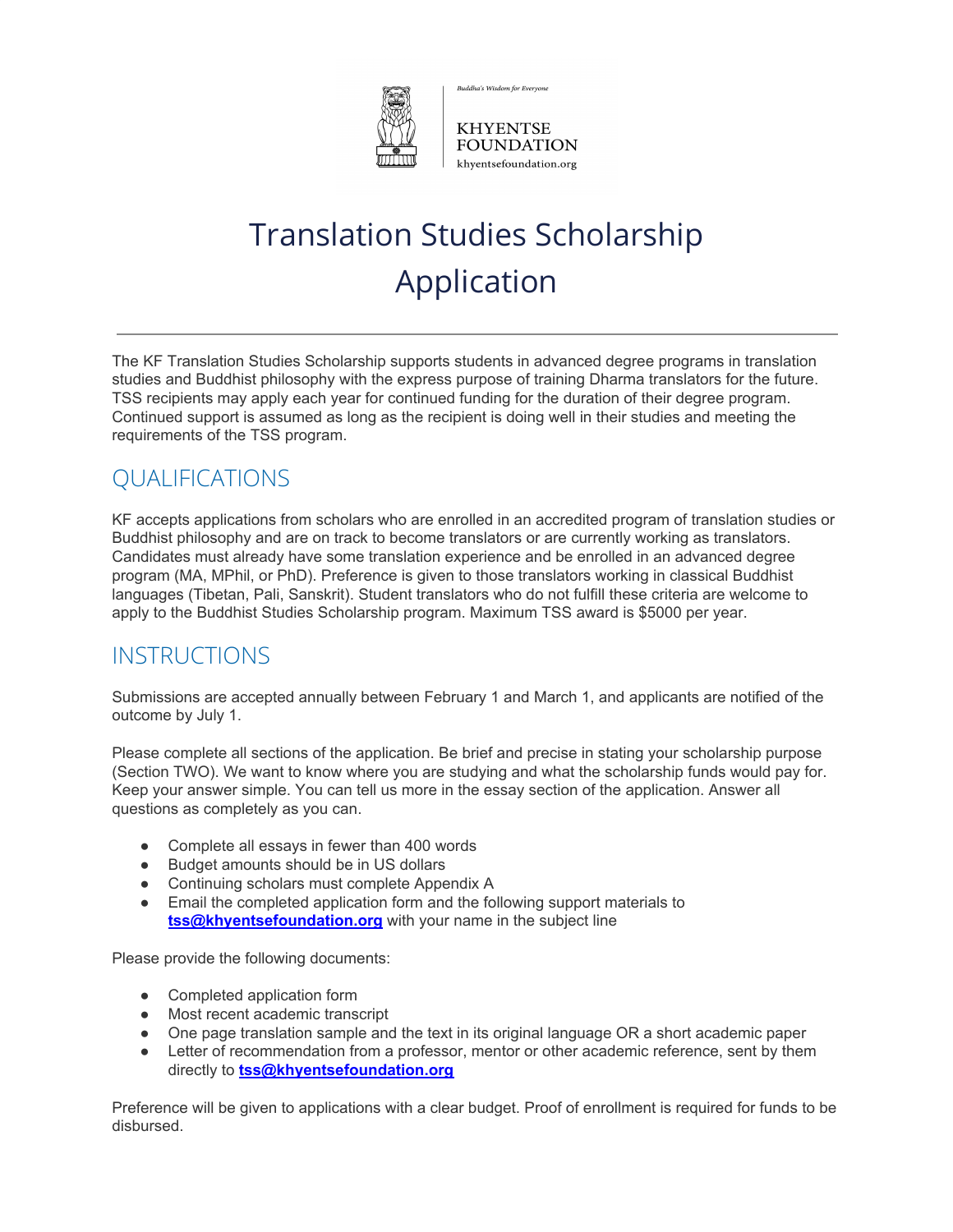

# Section One: PERSONAL INFORMATION

| Full name: <u>experience and a series of the series of the series of the series of the series of the series of the series of the series of the series of the series of the series of the series of the series of the series of t</u> |
|--------------------------------------------------------------------------------------------------------------------------------------------------------------------------------------------------------------------------------------|
| Legal name (as it appears on your passport): ___________________________________                                                                                                                                                     |
| Country of passport: <u>contract the contract of the contract of the contract of the contract of the contract of</u>                                                                                                                 |
| Street address: Note of the state of the state of the state of the state of the state of the state of the state of the state of the state of the state of the state of the state of the state of the state of the state of the       |
| City: <u>City:</u> City: 2004                                                                                                                                                                                                        |
| State:                                                                                                                                                                                                                               |
| Country: <b>Country: Country: Country: Country: Country: Country: Country: Country: Country: Country: Country: Country: Country: Country: Country: Country: </b>                                                                     |
| Postal / zip code: experience and a series of the series of the series of the series of the series of the series of the series of the series of the series of the series of the series of the series of the series of the seri       |
| Email address:                                                                                                                                                                                                                       |
| Phone number:                                                                                                                                                                                                                        |

### Section Two: SCHOLARSHIP SPECIFICS

Tell us about the studies that this scholarship would help fund. (Keep your answers brief. You will be able to say more in the essay section).

#### **Scholarship Purpose***:*

*Be specific and brief in completing the following sentence.*

This scholarship would help fund…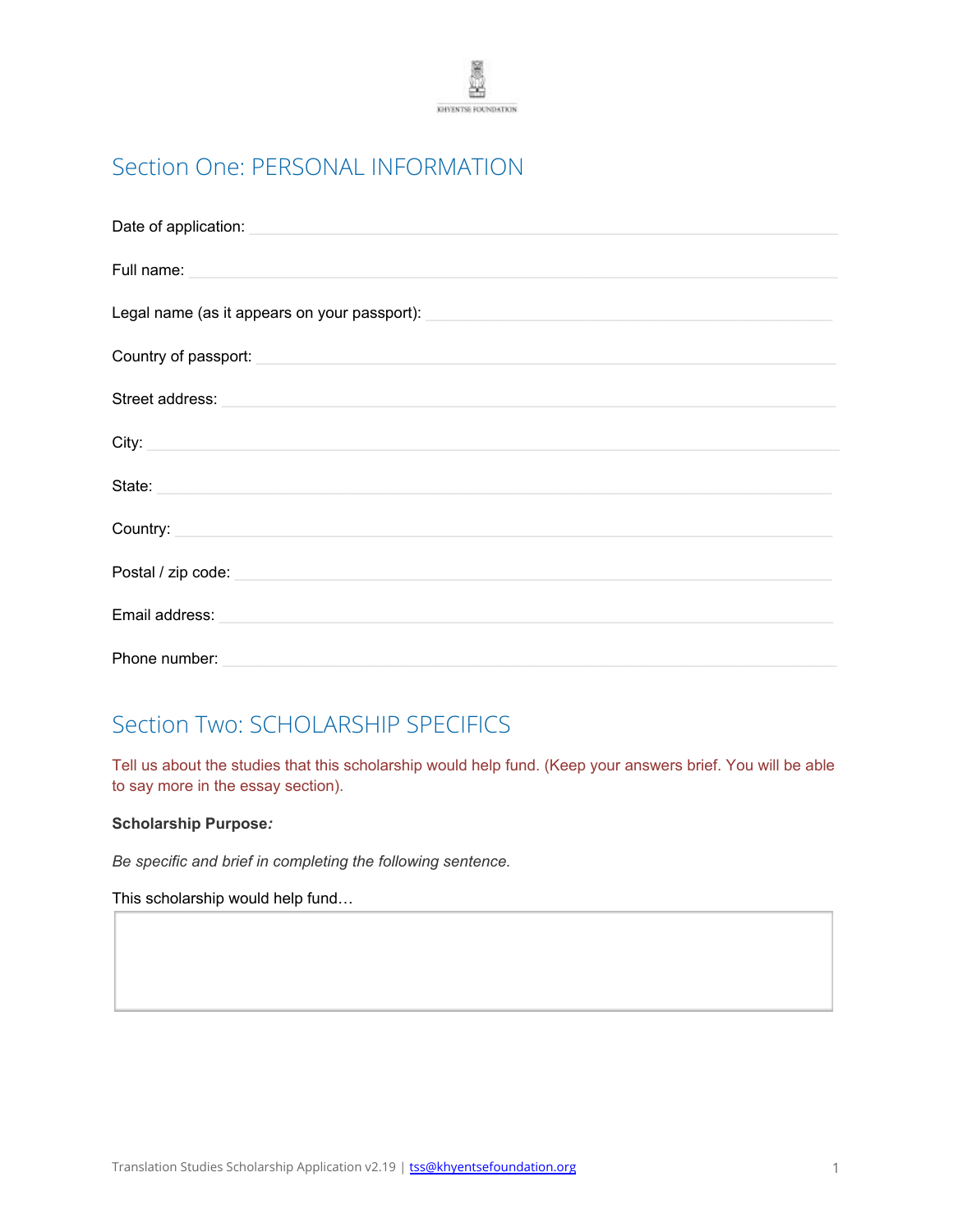

What would you like to achieve during the scholarship term?

What I am studying matters to me and to others because…

| Current level of education:                                |    |              |  |  |  |
|------------------------------------------------------------|----|--------------|--|--|--|
| How long have you been studying translation?               |    |              |  |  |  |
| Institution where you are / will be studying:              |    |              |  |  |  |
| Start and end dates for your entire program:               | to | (mm/dd/yyyy) |  |  |  |
| Start and end dates for requested KF grant:                | to | (mm/dd/yyy)  |  |  |  |
| Level of study (select one): MA                            |    |              |  |  |  |
| Are you already enrolled? Yes<br>No (                      |    |              |  |  |  |
| (Documentation is required before disbursal of any funds.) |    |              |  |  |  |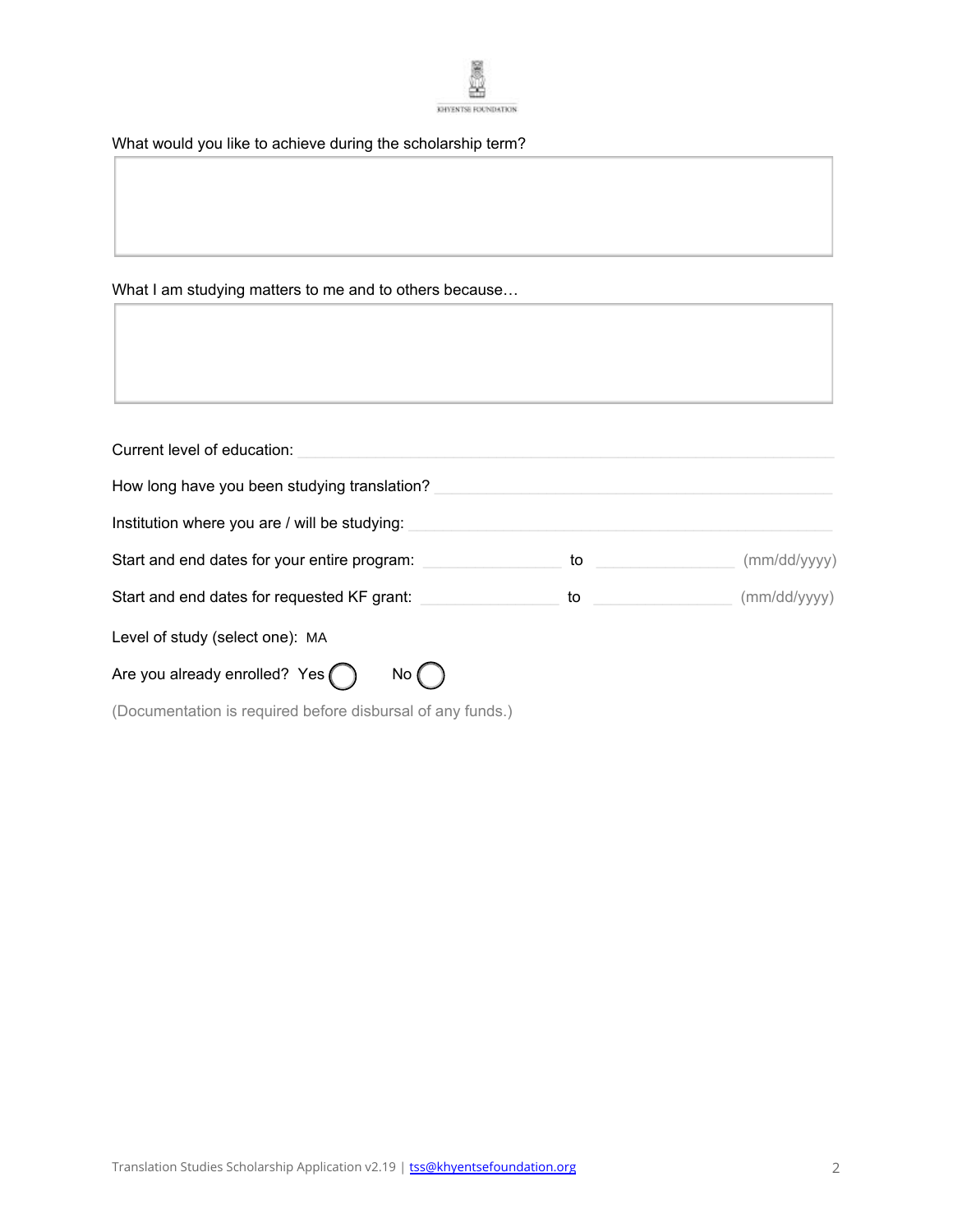

### Section Three: FINANCIAL INFORMATION

KF is able to offer scholarships because of the great generosity of our donors. Please keep this in mind and request only what is necessary for your translation studies.

Amount needed for your studies for this year:

| <b>Tuition:</b> Tuition:                                                                                                                               |
|--------------------------------------------------------------------------------------------------------------------------------------------------------|
|                                                                                                                                                        |
| Other:                                                                                                                                                 |
| Total amount requested from KF for this year: <b>All and Street and Street Area and Street</b> and Street and Street A                                 |
| Amount of personal contribution: example and an amount of personal contribution:                                                                       |
| List any other grants or scholarships you are receiving to fund your studies. (If you do not want to disclose<br>the grantor's name, put "anonymous"). |
| Name of grantor: example and a series of grant of the series of the series of the series of the series of the                                          |
| Amount: Amount: Amount: Amount: Amount: Amount: Amount: Amount: Amount: Amount: A                                                                      |
| Name of grantor: example and a series of the series of the series of the series of the series of the series of                                         |

Amount: \_\_\_\_\_\_\_\_\_\_\_\_\_\_\_\_\_\_\_\_\_\_\_\_\_\_\_\_\_\_\_\_\_\_\_\_\_\_\_\_\_\_\_\_\_\_\_\_\_\_\_\_\_\_\_\_\_\_\_\_\_\_\_\_\_\_\_\_\_\_\_\_\_\_\_\_

### BUDGET

Click **[here](http://khyentsefoundation.org/pdf/KF_BSS_IPG_BudgetSample.pdf)** to see a sample budget sheet and instructions.

| Item         | <b>Amount Needed Requested from</b><br>(US\$) | <b>Amount</b><br><b>KF (US\$)</b> | <b>Notes</b> |
|--------------|-----------------------------------------------|-----------------------------------|--------------|
|              |                                               |                                   |              |
|              |                                               |                                   |              |
|              |                                               |                                   |              |
|              |                                               |                                   |              |
|              |                                               |                                   |              |
|              |                                               |                                   |              |
|              |                                               |                                   |              |
|              |                                               |                                   |              |
|              |                                               |                                   |              |
| <b>TOTAL</b> | \$0.00                                        | \$0.00                            |              |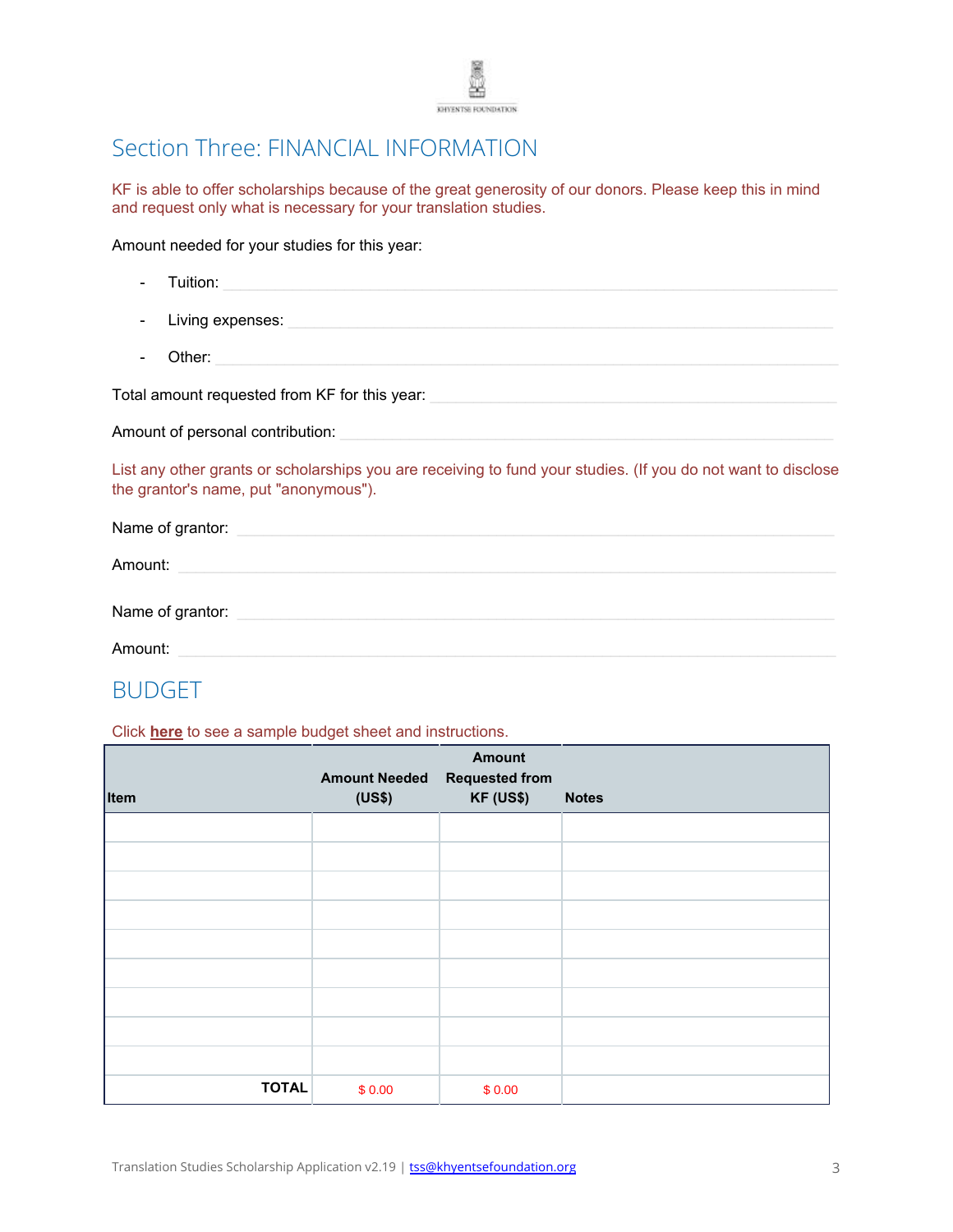

If the amount awarded to you is less than the amount requested, will this prevent you from pursuing your studies?

### Section Four: ESSAY

Use the space below to write an essay (up to 400 words) telling us a bit about yourself, your aspirations, how your studies fit into your worldview, and anything else you would like us to know including why you have chosen this specific study program and what your plans are once you receive your degree.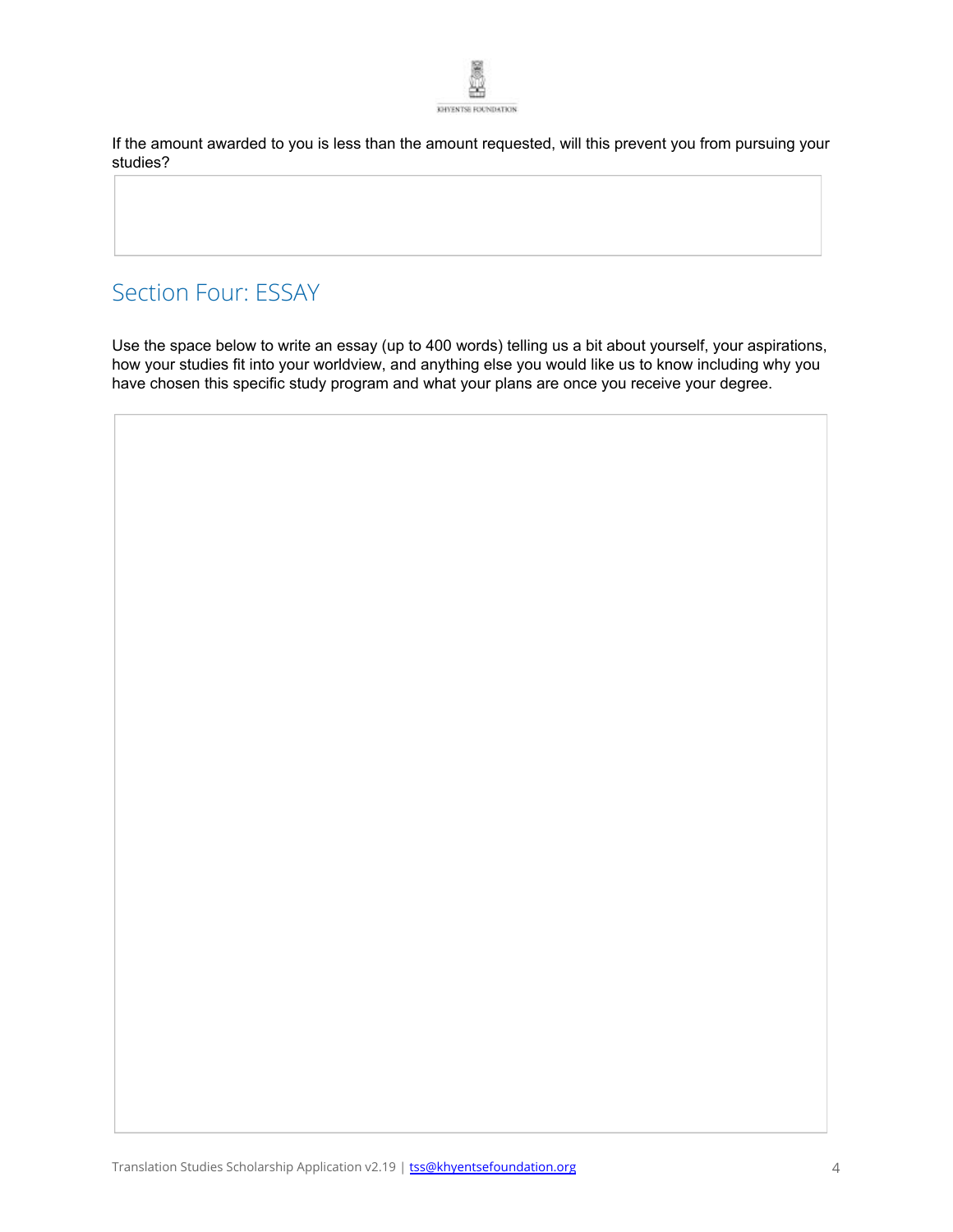

# Appendix A: CONTINUING SCHOLARSHIPS

Have you received a scholarship or grant from KF in the past? If yes, please complete this section.

What was the term of your previous award (dates)?

How much did you receive from KF for this award?

What studies or retreat did your previous award fund?

If your term is still in progress, complete the following sections.

How are your studies progressing? Are you encountering difficulties? What are you doing to actualize your aspirations?